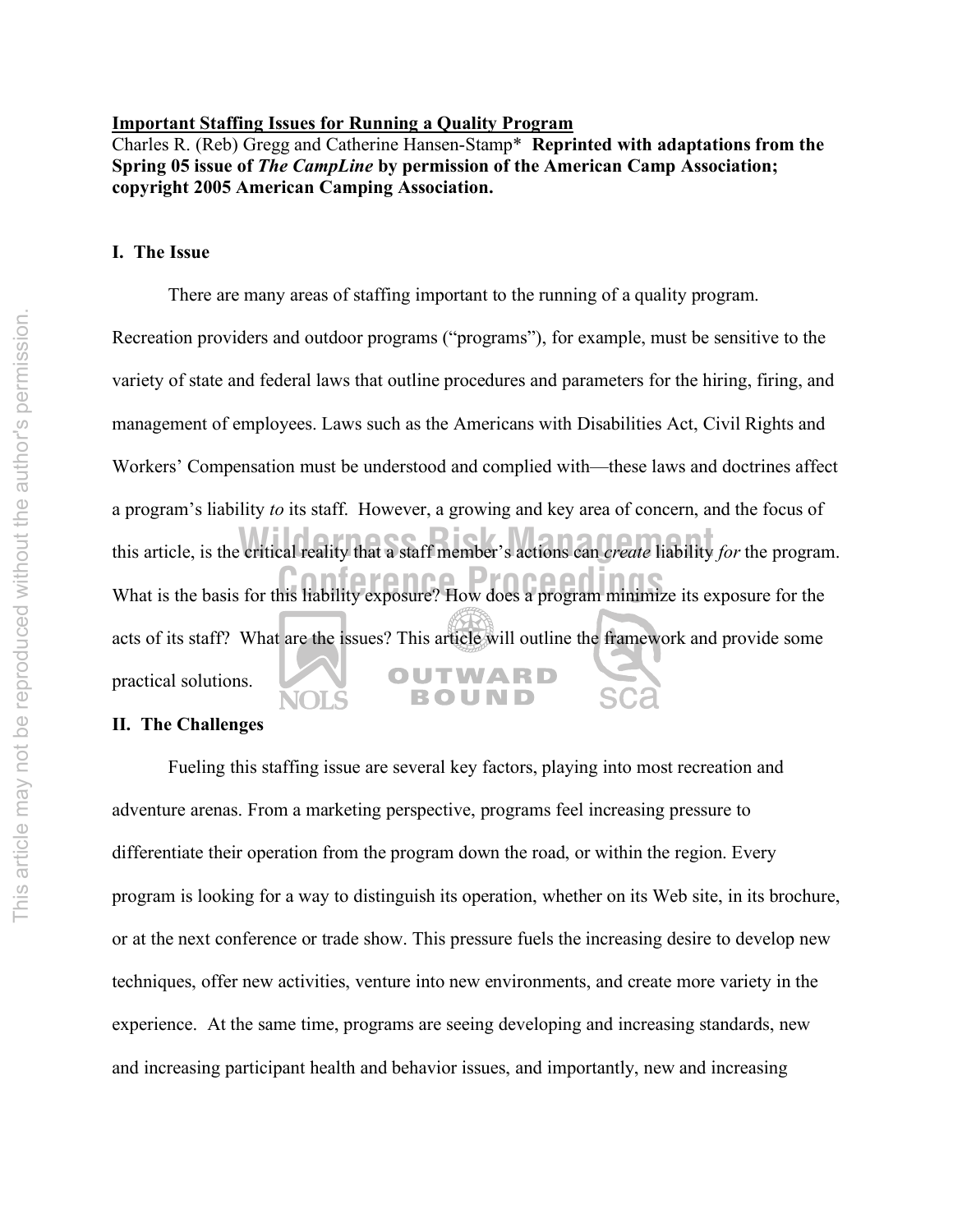participant and parent expectations about both program quality and safety. As a result, programs must be increasingly vigilant about understanding their exposure and seizing opportunities to minimize that exposure, while focusing on the main goal of running a quality operation.

#### **III. The Problem**

loss to the program—loss of money, loss of reputation, and loss of business. **Wilders Communist Communist Management Communist Communist Communist Communist Communist Communist Communist Communist Communist Communist Communist Communist Communist Communist Communist Communist Communist Communist Co** A program's liability exposure for acts of its staff is key because staff *are on the front line*. The staff are in many ways, a central piece of the program's identity—the feel, the personality, and the reputation of the program. These are the folks who make the first impression when participants and families walk up the steps to the program registration desk. These are the folks who supervise, instruct, and lead the participants in the day's events and activities. These are the folks who respond, when a participant is hurt. Issues arising from staff conduct or

# **IV. Legal Framework**

What is the nature of a program's legal exposure for the acts of its staff? When a participant gets hurt, and a lawsuit is filed, the most common claim filed against the program (and sometimes, against the individual employee) is a claim of negligence. That is, a claim that the program—or its employee—failed to exercise reasonable care (was "negligent") in the conduct of some aspect of the program, and that that negligence caused the participant's injuries. To prove a claim of negligence, the plaintiff must prove that there was: 1) a duty owed; 2) a breach of that duty; 3) a causal connection between the negligence and the harm done; and 4) "damages" (usually monetary loss, resulting from injury or death).

# **V. Nature of Claims**

Generally, a program can be both *directly* and *vicariously* liable for the acts of its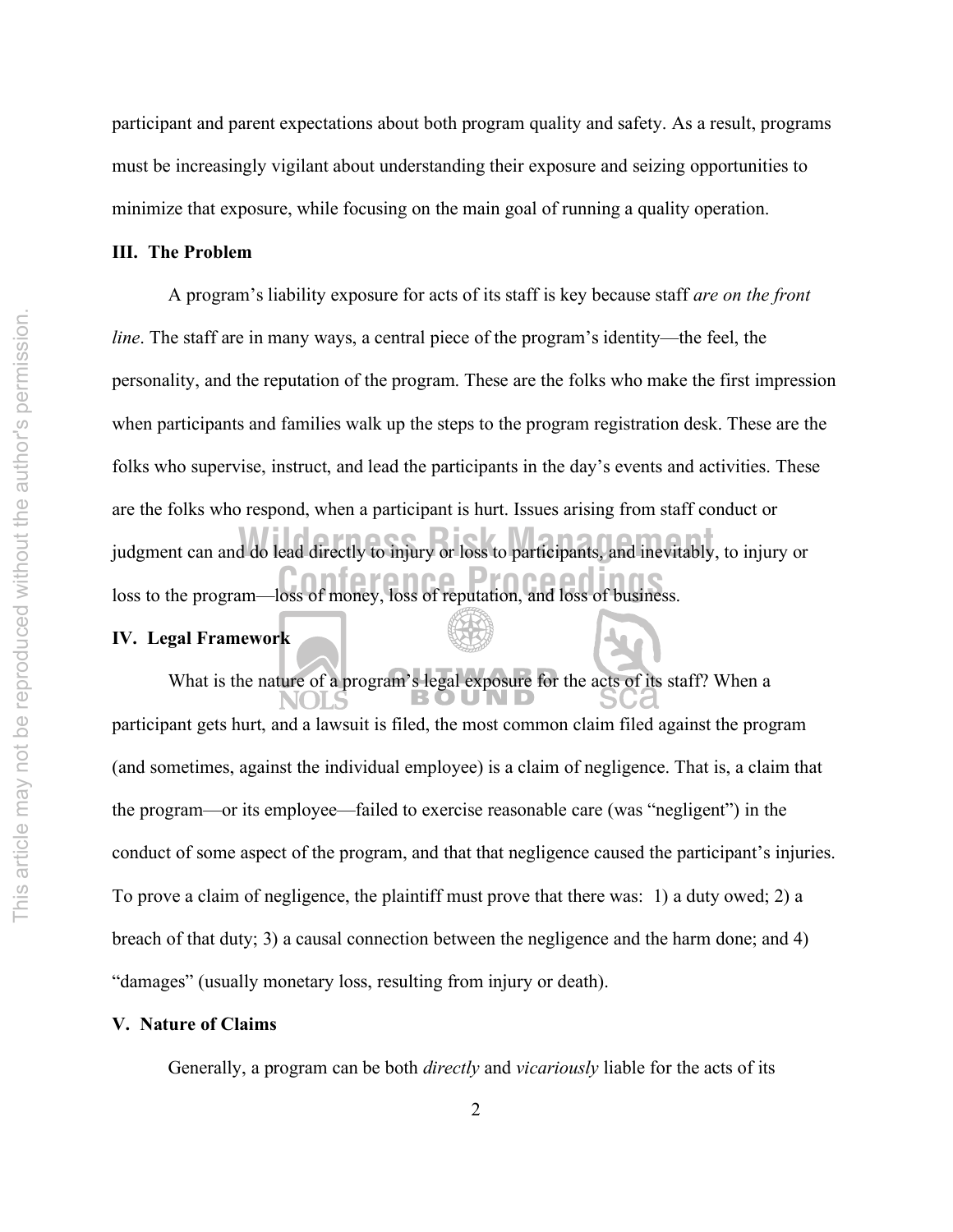employees. For example, if a participant is injured as a result of the alleged carelessness, inexperience, or inattentiveness of a program employee, a participant's ("plaintiff") lawsuit might claim that the program was negligent in hiring or training the employee ("direct" liability). Alternatively, the plaintiff may claim that the program is responsible for the employee's negligent instruction or supervision of the injured participant, committed in the course of his/her employment ("vicarious liability"). This vicarious liability (often referred to as the doctrine of "Respondeat Superior") commonly extends as well to a program's volunteer leaders or interns. The notion is that the employee or other representative is a logical extension of the program and that the program should therefore be responsible for its employees' acts or omissions, during the course of the work time.

**Conference Process** independent contractors to conduct or instruct activities or programs. This might be the case, for **Willems** Different types of legal exposure come into play in the event the program hires example, if a program wanted to offer horseback riding activities to its participants but did not own its own horses or run its own equine program. The program might hire an organization down the road to conduct horseback riding lessons for the participants or simply offer a day horse pack or horseback riding trip during the program session.

Generally, to be defined and considered an "independent contractor" under the law, the individual or entity must retain control over the scope and details of how it conducts its work. If the relationship is upheld, the independent contractor—and not the program—will be legally responsible for the acts of its employees and any injury to participants hurt on its "watch." However, if, the program calls the individual an independent contractor, but treats the relationship otherwise (directing and controlling, for example, the scope and details of the individual's work), the court can treat the independent contractor as an employee— subjecting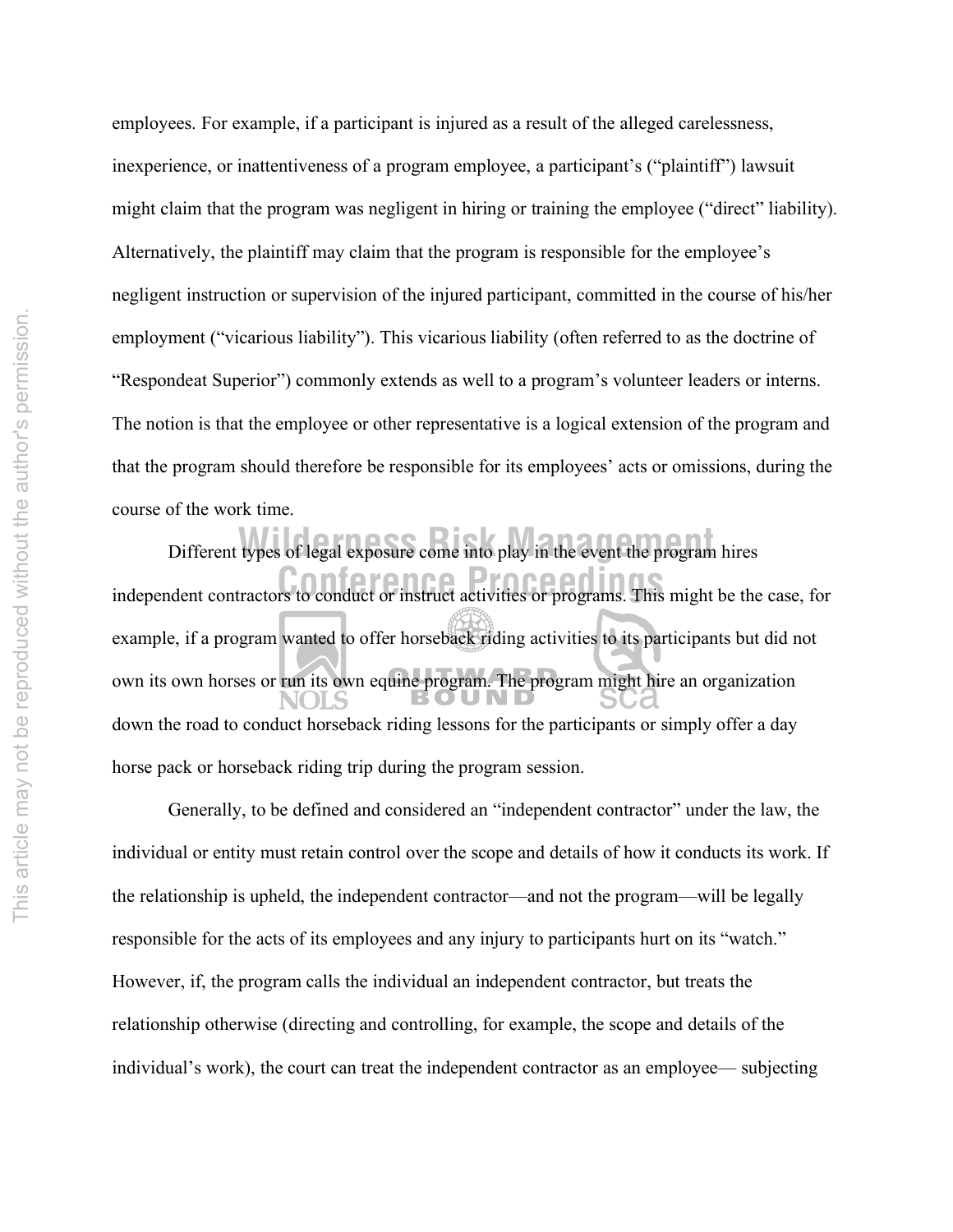the program to vicarious liability. In addition, the program must exercise diligence in selecting any independent contractor, because it can be held responsible to an injured party on a claim that it "negligently selected" the independent contractor.

Another legal twist is a program's legal liability on an "agency" theory. Under the legal doctrine of "apparent authority," a program can be found liable for the acts of an independent contractor or third party if it *appears to the public* that the program is responsible (even if it isn't) for the other party's actions. This can happen, for example, if a program uses a third party to conduct a particular activity, but doesn't disclose to the public that there is another entity involved.

# **VI. Defenses**

direct or vicarious). These include: 1) that one of the elements of a claim of negligence is The program can assert a variety of defenses in response to a claim of negligence (either missing (for example, the program did not owe any duty or was relieved of a duty owed); or, 2) that the injury resulted from a participant's contributory fault or negligence. A common defense stems from the "inherent risk" legal doctrine—the well-accepted notion that a provider of outdoor or recreation activities has no duty to protect participants from the inherent risks of those activities, and has no legal responsibility for harm to a participant that results from those risks.<sup>a</sup> An admitted gray area is defining the line between inherent risks and negligence. However, in some jurisdictions, courts have ruled that—in the instructor/student context—the inherent risks of the activities *include* instructor carelessness, stretching the inherent risk doctrine beyond its original limits (this extension has also been applied as between co-participants in sport or recreation activities). Another common defense is that the participant signed a document assuming the risks of the activity, and/or agreeing to release the program from liability for its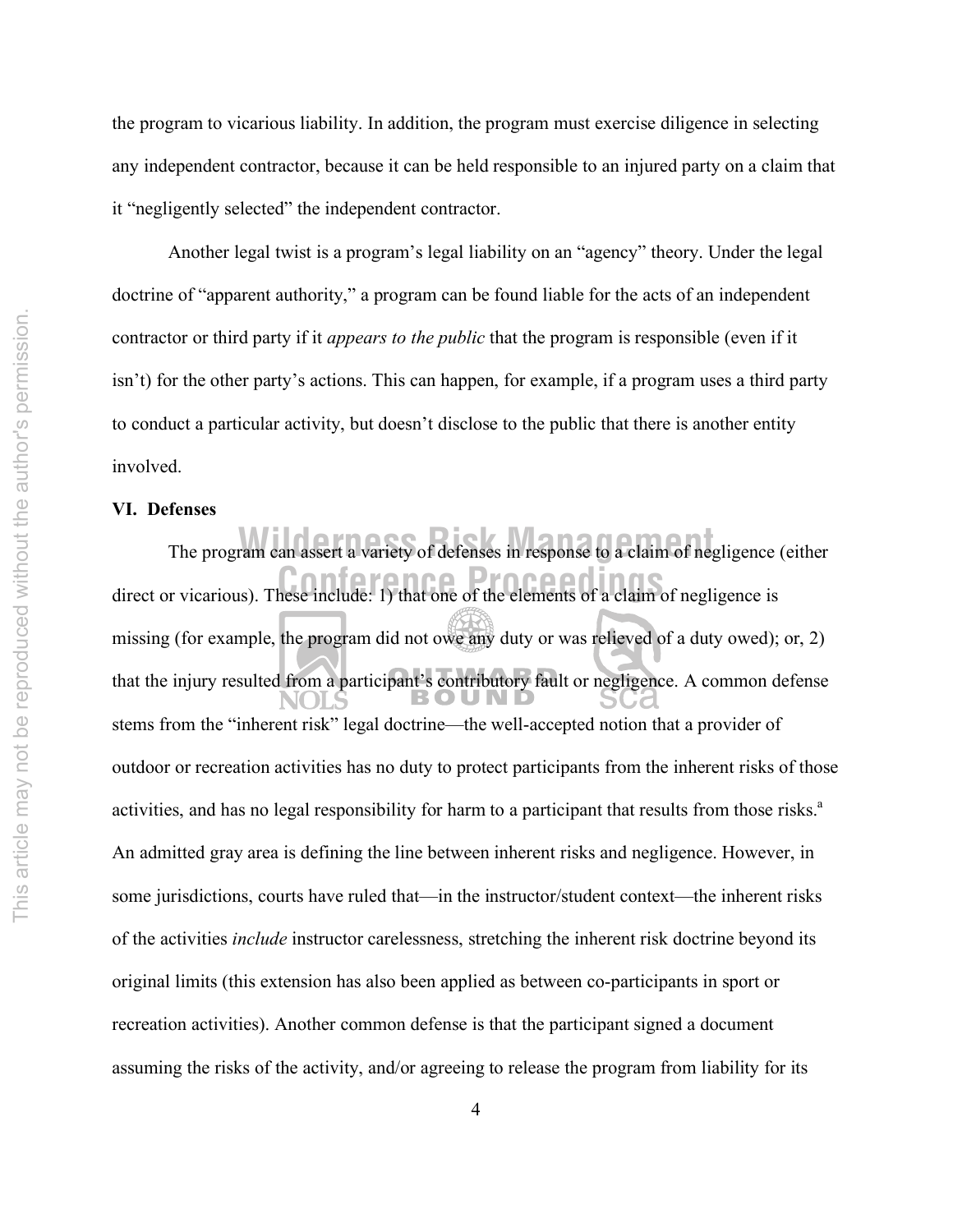negligence. These types of documents, if upheld, can justify dismissal of a claim; in essence, the participant has agreed to relieve the program of liability for harm to the participant resulting from the program's negligence.

any given case (see discussion below). **nce Proceedings** experts refer to) in determining whether a duty was owed, and whether that duty was breached in A fuller discussion of the law goes beyond the scope of this article. However, understand that the laws vary from jurisdiction to jurisdiction, and a program's own unique operation can have a bearing on how it hires its staff and structures its programs. Work with your legal counsel to understand how these laws and doctrines apply in your jurisdiction. In addition, understand that a variety of industry standards (i.e. ACA, AEE) address staff and staffing issues in a variety of areas, and should be taken into consideration as well—whether or not a program is accredited. Standards in the industry are an important "measuring stick" that courts and juries look to (and

# **VII. Areas of Concern**

Areas of concern regarding liabilities created by staff inevitably focus on the prospect of injuries to participants. Issues include the screening, hiring, training, and supervision of staff (including volunteers); disclosure to participants and families regarding staff and their competencies; and responsibilities of the program for (and to) staff during off-duty times.

In addition, the program must deal with independent contractors in such a way that their status does not change to one of employment and a resulting enlargement of exposure to the program to claims arising from their conduct.

The priority, and the solution to these issues of a program's liability, is of course the maintenance of a quality program—one that is fair to the participants and their families, reasonably manages the risks of the program environment and activities, and reasonably meets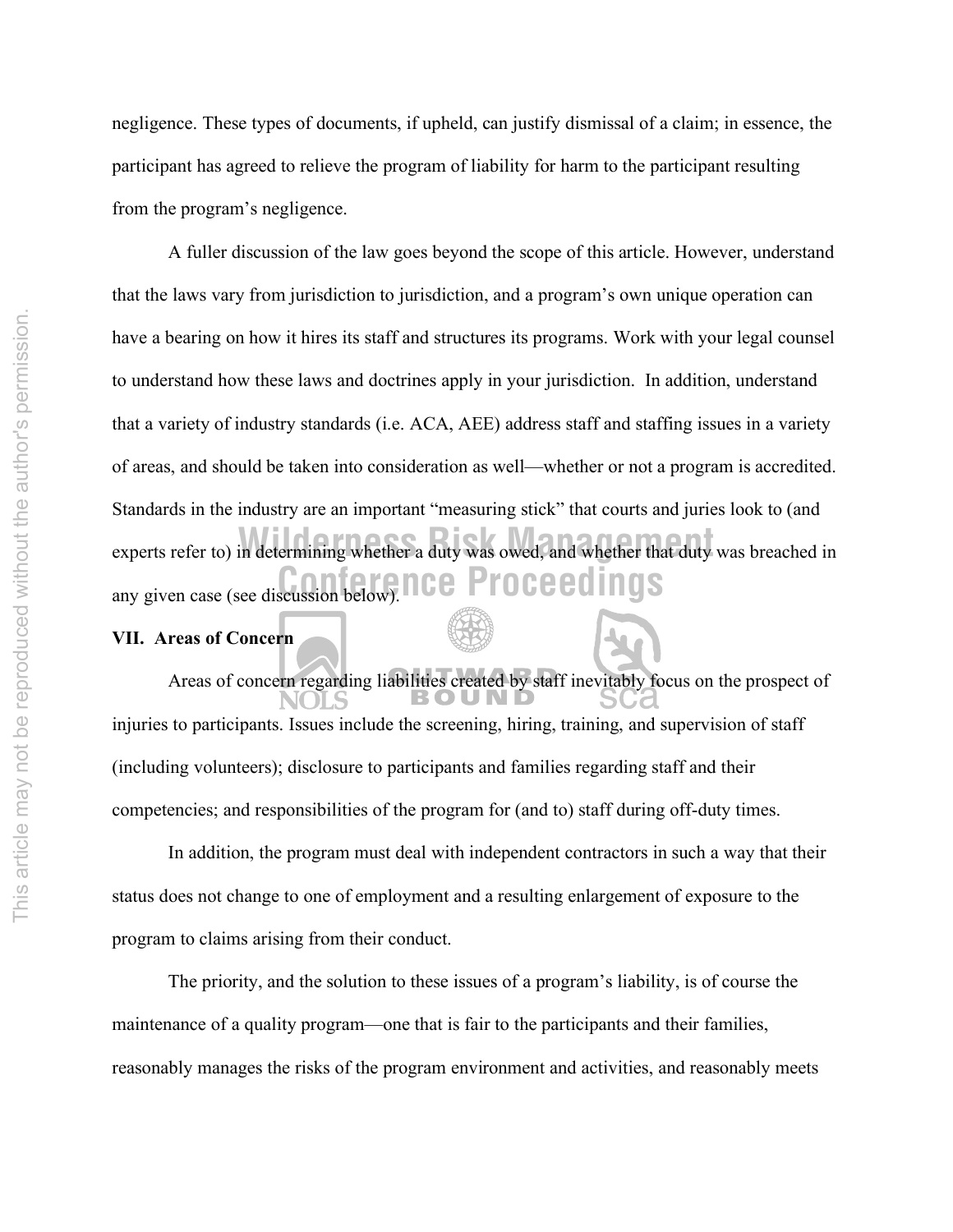the expectations of the program community as a whole. Such a program will minimize serious incidents and create relationships that will facilitate an efficient and mutually acceptable resolution of problems—even serious injuries.

## **VIII. Hiring**

gather will be carefully analyzed by a potential claimant with the benefit of hindsight. A quality program will conduct personal interviews and background checks on its personnel and collect references. Background checks regarding younger staff members will be limited, if they are available at all, and references and personal interviews therefore take on added importance. Be prepared to defend against any deviation from applicable standards, and understand and comply with applicable laws. In addition, the information sought by your background checks, interviews and references, and what you do with the information that you

To avoid a successful claim of negligent hiring (or screening or retention), you must be able to show that you acted in these matters in the same way a reasonable professional would have acted in the same or similar circumstances. A R D

# **IX. Staff Competency**

Your administration must understand and communicate the responsibilities of the staff member, which include not only competency in certain activity areas, but a demonstrated ability to deal with these energetic and creative young people. Participants today arrive with expectations, and behavior and medical issues (as well as homesickness and medications) that present special challenges to staff, not encountered even ten years ago. It is your responsibility to understand these special challenges and hire accordingly. Your background checks must recognize that staff will have direct and close relationships with vulnerable young people.

(ADA and state law employment issues are not within the scope of this article, but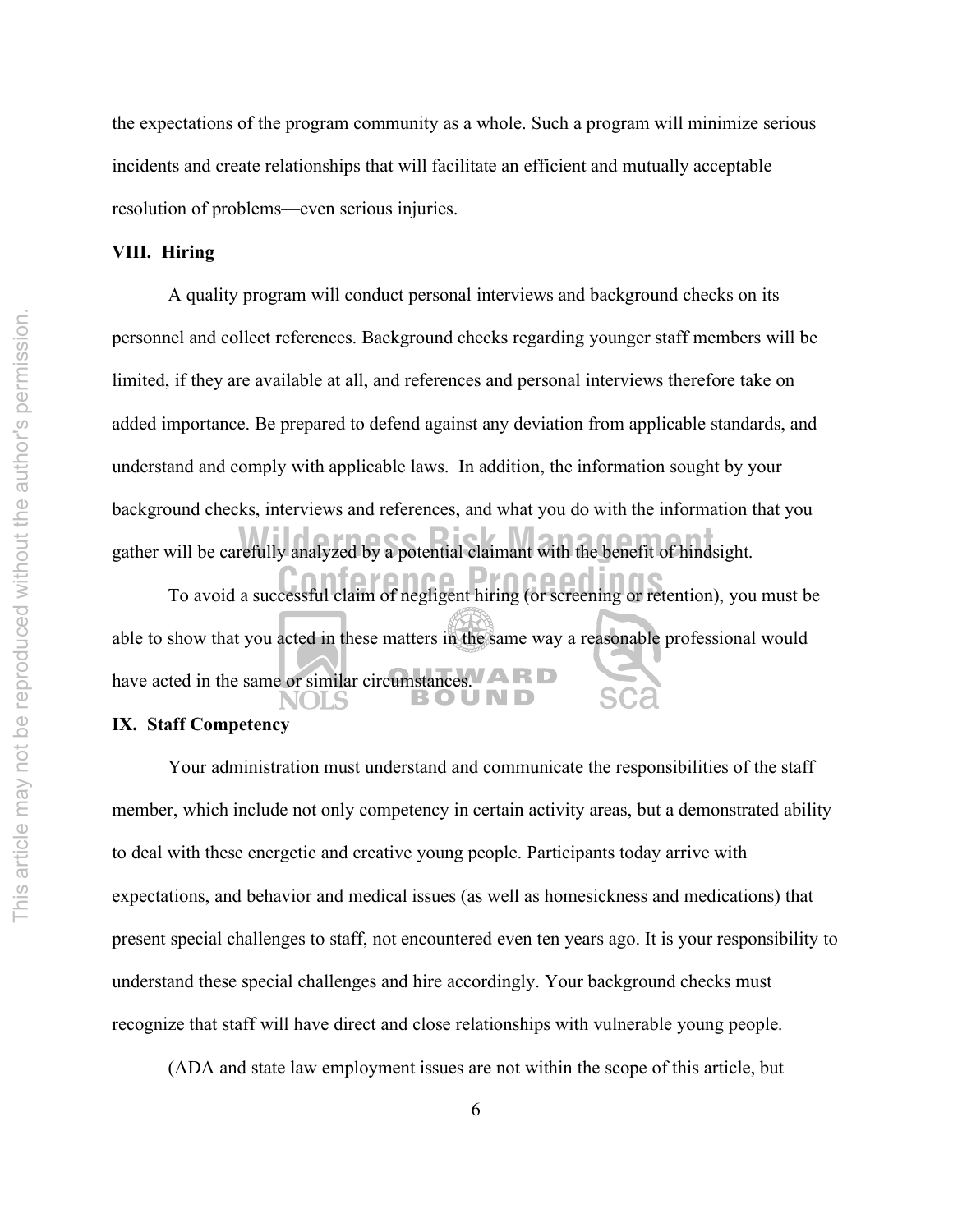certainly merit your consideration. Consult with competent employment counsel.)

#### **X. Independent Contractors**

You will be charged with a similar duty of reasonable care in your selection of independent contractors: Did you act reasonably in hiring a transportation company (or an independent driver) to carry your participants to an off-campus activity? What was the nature of your investigation or inquiries? Did you ask for references? Do you have any reason to believe that this person, or organization was not capable of handling the tasks assigned? Has your contractor conducted background checks of its staff?

Failure to scrupulously maintain "independent contractor" status—by refraining from directing the manner in which he or she does the job, for example—can have serious consequences. These include: fines and penalties and the payment of taxes that otherwise should have been withheld from an employee and, significantly, vicarious liability for the acts or omissions of that person, which might have been avoided if the person had in fact been treated as OUTWARD an independent contractor. ROUND

# **XI. Training and Supervision**

Training must be provided regarding equipment, activities, and supervision of participants. Staff members must be familiar with the inherent and other risks of the experience—the activities, the environment, and the special issues presented by the participants themselves.

The program administration, in determining and developing competencies, must address a variety of new activities (challenge courses, for example); new "toys" (including at the waterfront); and new environments (wilderness outings, and inner city or other urban projects or visits). In addition, staff members must be familiar with and adhere to policies of the program,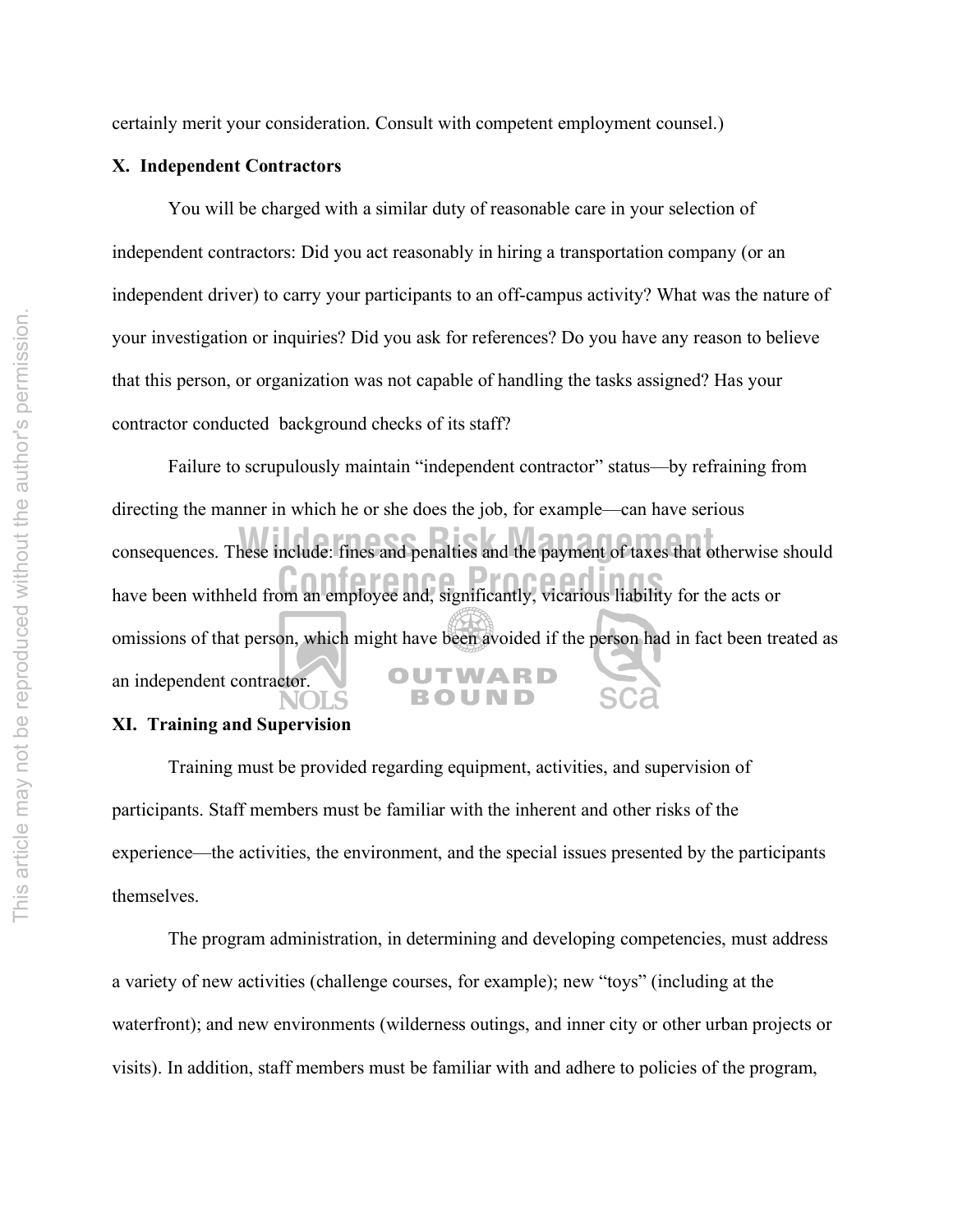and, importantly, standards and accepted operating procedures within the industry. If an injury occurs, a competent lawyer for the injured person will look for a violation of the program's own practices, policies and procedures, and to industry standards. The act or omission of the staff person will be measured against what was or should have been the intent of the particular program administration. Staff should receive training regarding unique issues involving today's participants and be aware of prominent issues of the time—including eating disorders, attention deficits, and sexual misconduct. Training must include the identification of these and other important issues and an understanding of corrective or adaptive measures accepted by the program.

**Conference Proceedings** program policies and outcomes, and not otherwise on the methods of the contractor in Training and supervision of independent contractors should focus on adherence to performing his tasks. Staff members should receive periodic reviews of their performance and relations with

# **XII. Employment and Other Contracts**

The program's relationship with its staff members should be governed principally by a written agreement of employment. The elements of such an agreement would include at least the following:

- a. The duration of employment, including the start and stop dates;
- b. Compensation;

c. Duties and expectations, including specific activities, and responsibilities for "non-program" circumstances, general responsibility for participants; drug, alcohol, "exclusive relationships," and other prohibitions; acknowledgment of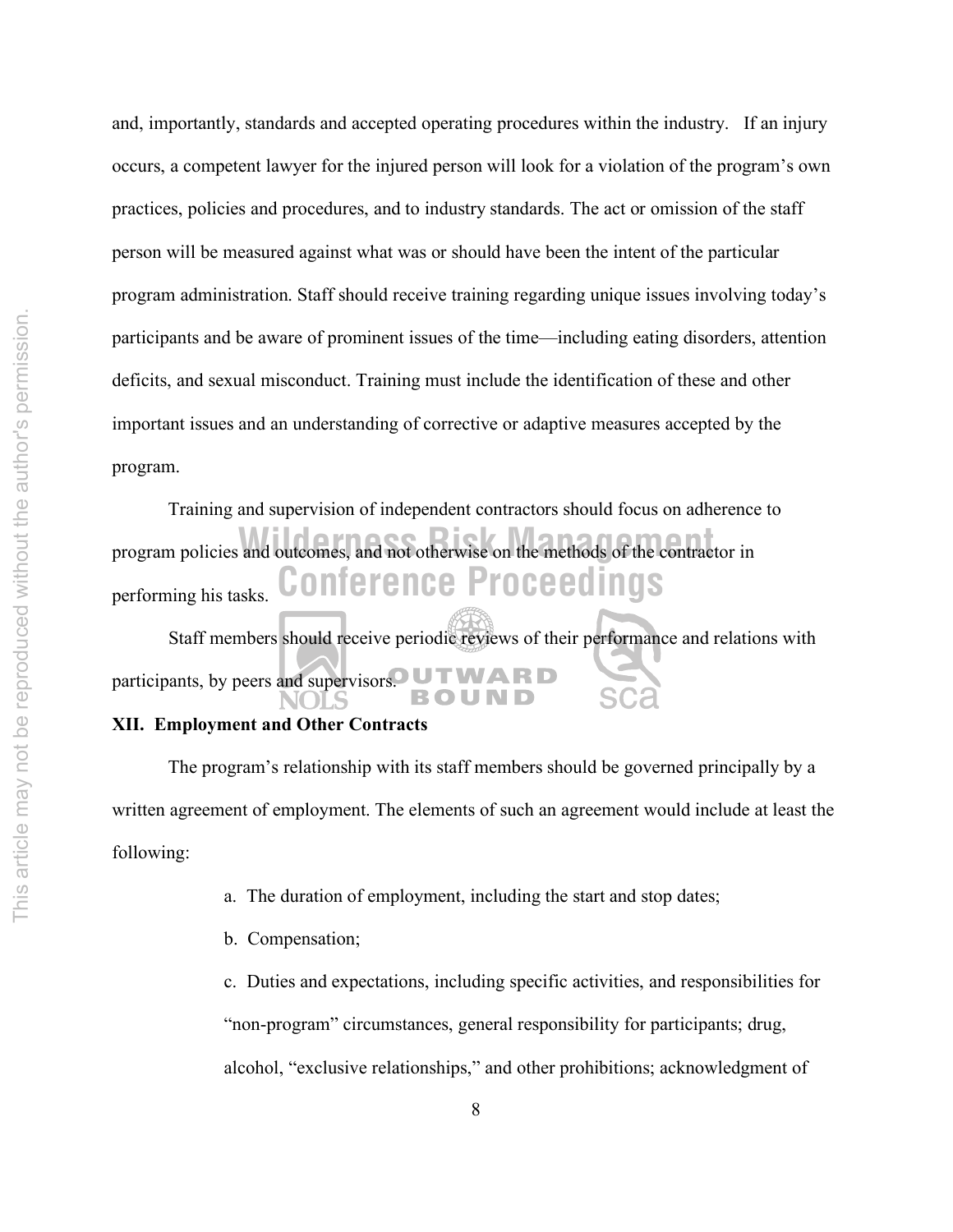program policies and standards;

d. Off-duty issues, including a disclaimer by the program of any responsibility for injuries suffered by the staff person during such time; (and perhaps a release signed by the program staff member, of claims arising from off-duty activities); e. Available insurance (including workers' compensation insurance), and its coverage limitations;

f. Causes and procedures for termination.

of failing to perform satisfactorily, and, at the same time, maintain an employment at will difficult under the laws of certain states to set out tasks and expectations, and the consequences Programs should consult with legal counsel regarding the laws of their particular jurisdictions that might allow "employment at will"—that is, an employment relationship that may be terminated at any time, for any reason, without legal consequences. Programs will find it relationship with the staff person.

Minors are not competent under the law to contract, but programs may wish to have the minor intern or counselor-in-training sign a document setting out the terms of employment and other elements of an employment "contract." Seek the assistance of legal counsel on how you might commit a minor to an understanding of, and compliance with, these matters.

A program may choose to have a single form of contract for a variety of employee functions—field staff, office staff, maintenance personnel, etc. Program policies and general expectations will not vary, though the description of duties, compensation, and certain other terms will.

Independent contractors also require written agreements to define specific areas of responsibility. These can include: an express acknowledgment of the independent contractor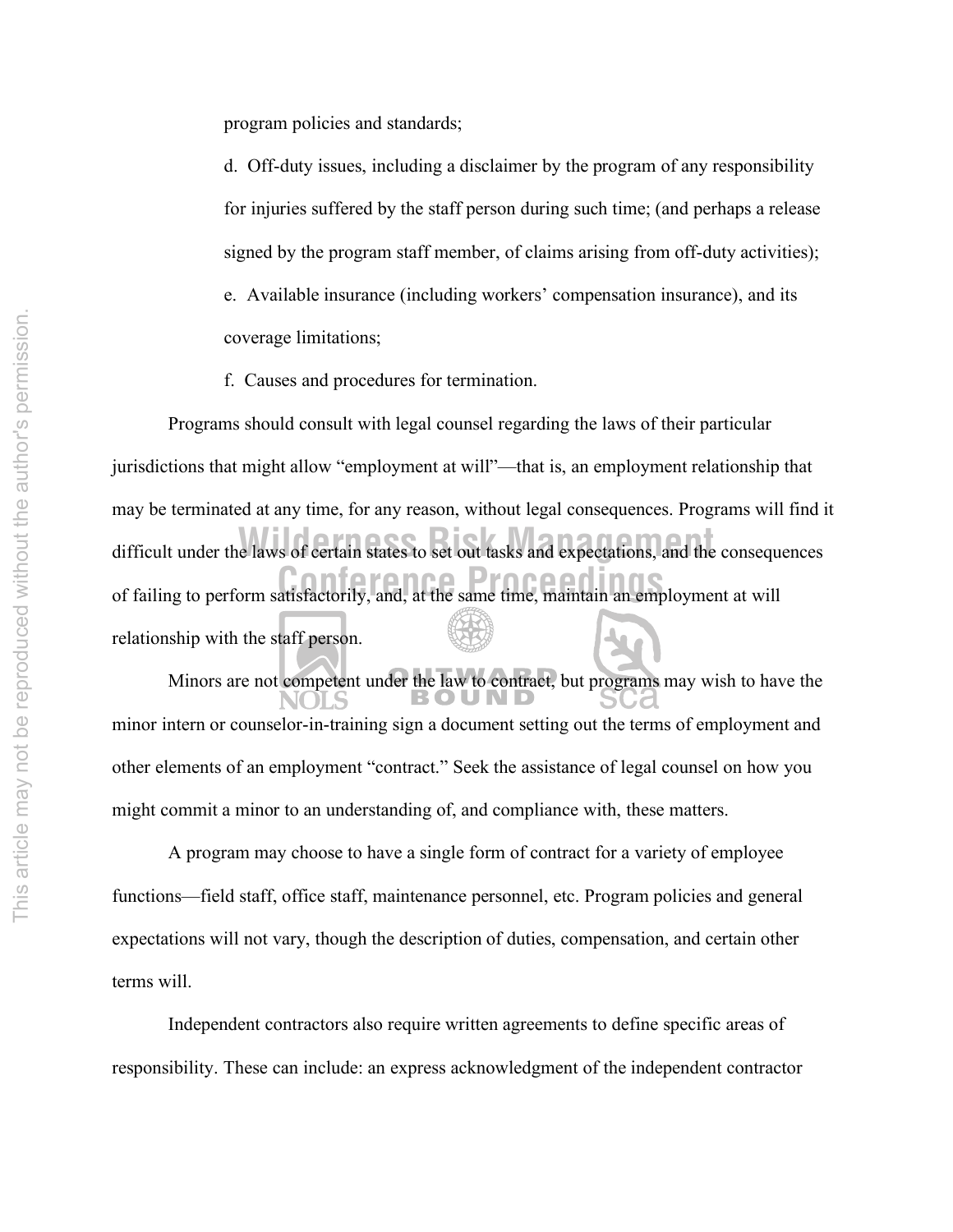relationship; the contractor's agreement to release the program, for injuries or other losses suffered by the contractor; the contractor's agreement to indemnify (agree to protect) the program, in the event the program is named in litigation resulting from the contractor's activities or otherwise; and the contractor's agreement to obtain liability insurance sufficient to cover claims, and to add the program as an additional insured.

#### **XIII. Insurance**

The program should be familiar with its own insurance policies, including protection from claims of participants and third parties. Particularly important will be an understanding of who is covered by such insurance (contractors? volunteers?) and what claims might be excluded (sexual misconduct, for example, is not included in all such policies).

# **Wilderness Risk Management XIV. Participant Agreement**

Programs will (or should) have a participant agreement in which participants and their families acknowledge and assume the risks of the activities of the program session; release (to the extent the law allows) the program from claims arising from those activities; and, indemnify the program from claims arising out of the participant's experience.

#### **XV. Marketing**

The careful program administration will be cautious in its representations of staff competencies, avoiding the use of extravagant promises of experience or abilities. If expertise in a certain undertaking is limited, either avoid that activity, or be very clear in describing staffing issues to your program families.

If independent contractors are used, the administration should make it clear that independent contractors will be used for identified activities and that, while care has been taken in their selection, the program is not responsible for what those independent contractors do. A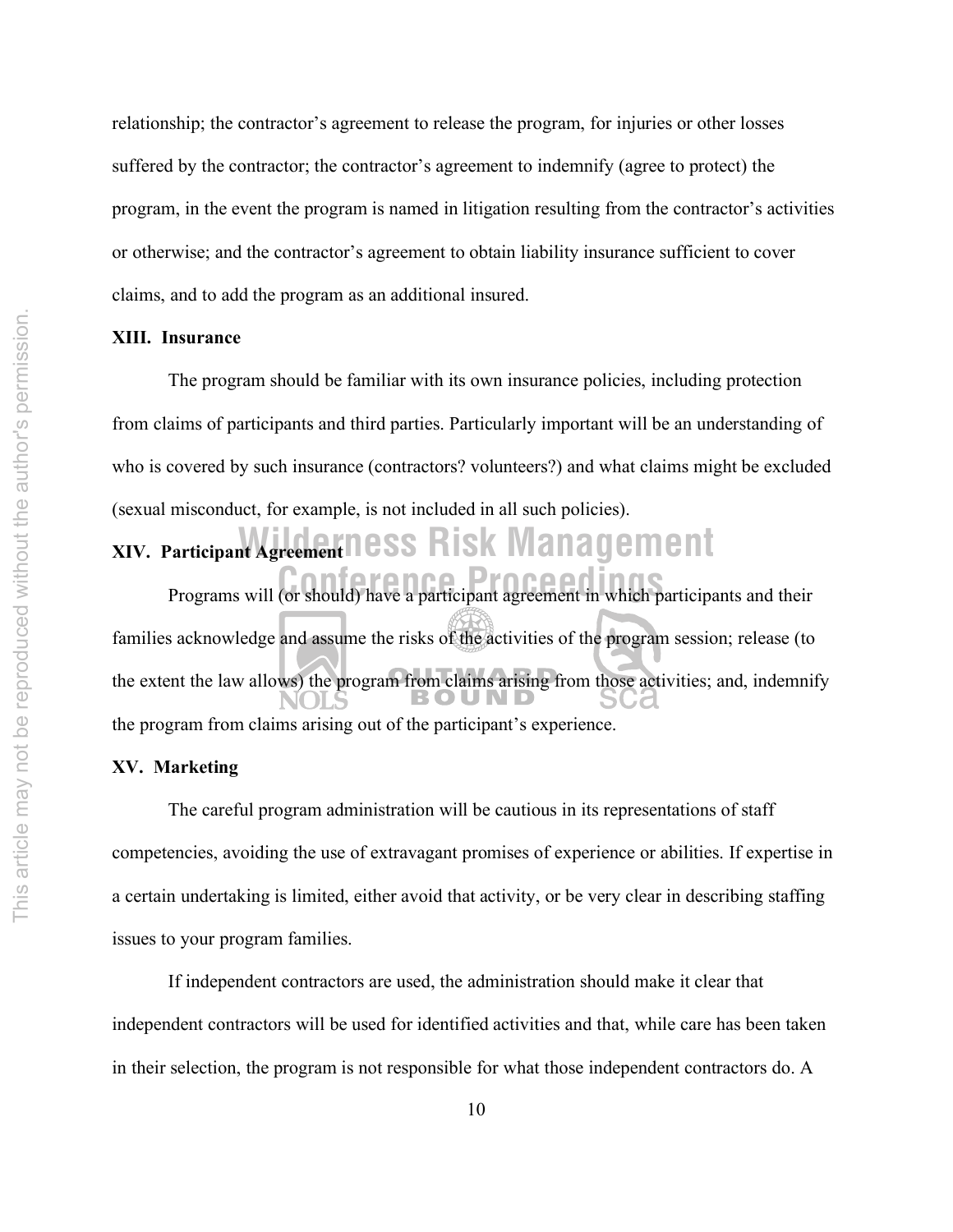family that has reason to believe that the contractor is an employee, or acting in some agency relationship, may attempt to hold the program responsible for that contractor's misconduct.

### **XVI. Conclusion**

As we said at the outset, a program's staff is its interface with the program family. The policies, standards, and codes of conduct, and the beautiful surroundings and modern gear are of no consequence if staff members do not deal professionally with the individuals entrusted to them. Participants and their families have a right to expect careful selection, training, and supervision of staff. A program's failure to address these important issues can have serious consequences for the program. Give careful thought to these staffing issues in your efforts to run a quality program operation.

advice. Programs should consult with a licensed attorney regarding application of releve<br>and federal law as well as considerations regarding their specific business or operation. *\*This article contains general information only and is not intended to provide specific legal advice. Programs should consult with a licensed attorney regarding application of relevant state* 

© 2005 Charles R. "Reb" Gregg and Catherine Hansen-Stamp

*Charles R. "Reb" Gregg is a practicing attorney in Houston, Texas, specializing in outdoor recreation matters and general litigation. He is an active speaker and author in the field of managing risks of legal liability in education and recreation programs. He has served as legal counsel to The National Outdoor Leadership School since the late 1970's and serves as legal counsel to numerous other education, recreation, and study abroad programs. Gregg is a member of the Wilderness Risk Managers' Committee, and the Accreditation Council of AEE. He is President of Friends of Big Bend National Park. He can be reached at 713-982-8415 or e-mail*  rgregg@gregglaw.net*; www.rebgregg.com.*

*Catherine Hansen-Stamp is a practicing attorney in Golden, Colorado. She consults with and advises recreation and adventure program providers, recreational product manufacturers, and related organizations on legal liability and risk management issues. She speaks and writes on these issues, both regionally and nationally. She has co-chaired (with Reb Gregg) the first three CLE International conferences on Recreation & Adventure Law & Liability held in Vail and Denver, Colorado, in 2003, 2004 and 2005. She serves on the Continental Divide Trail Alliance and High Mountain Institute boards of directors and is a member of the Wyoming, Colorado, and American Bar Associations. She can be reached at 303-232-7049, or e-mail reclaw@hansenstampattorney.com; www.hansenstampattorney.com.*

<sup>|&</sup>lt;br>a <sup>a</sup> Many states have enacted statutes defining the inherent risk doctrine as it applies to one or more recreational activities (e.g. many states have a 'Ski Act,' an 'Equine Act' or a 'Baseball Act.' Other states, like Wyoming, have